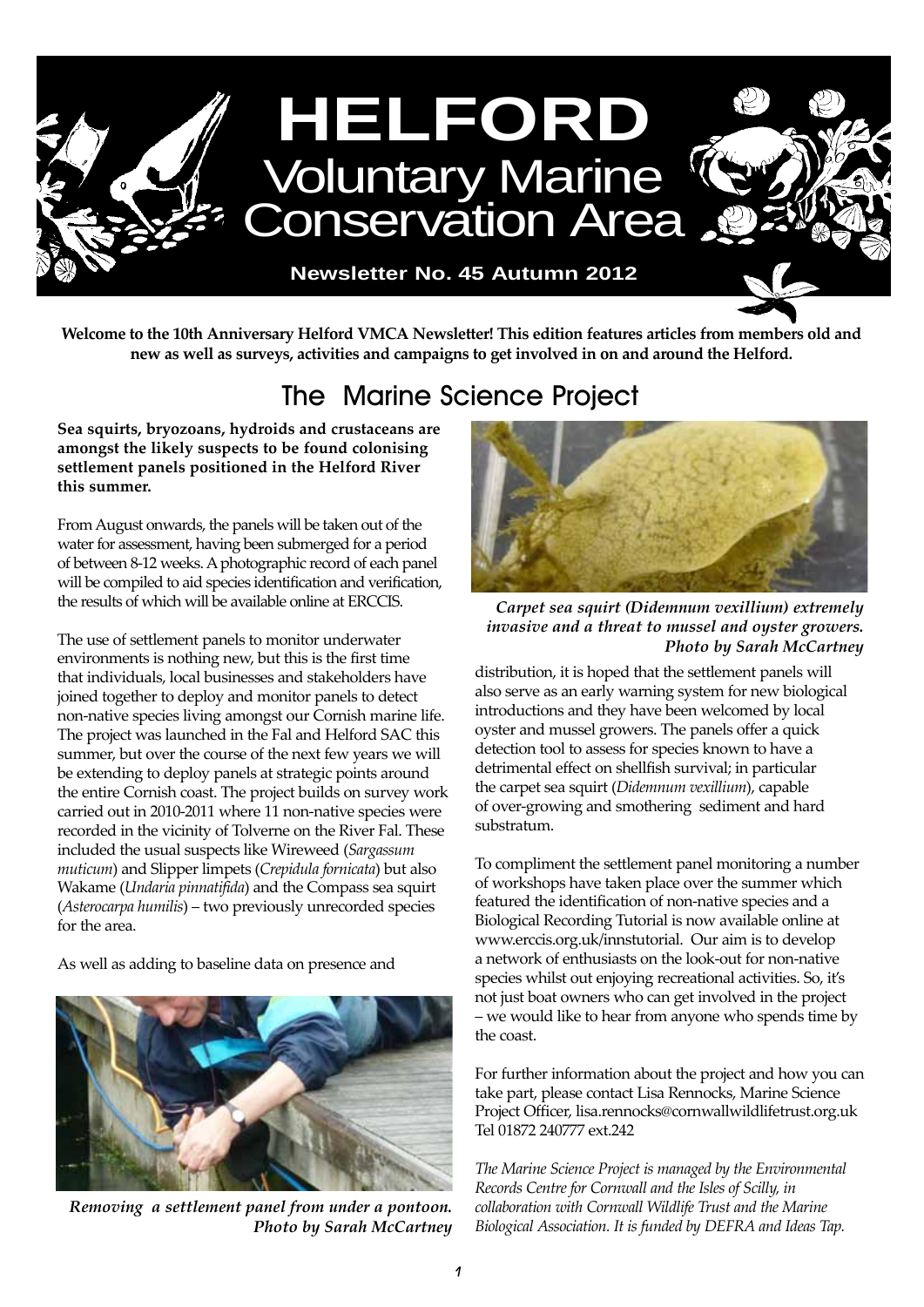### HMCG Members Committee Chairman's report Autumn 2012

**Being not great at doing more than one thing at a time it is perhaps not a good idea trying as I am to write this with one eye and ear on the Olympics. However, we just won our first gold medal! Who knows what the count will be by the time I have finished. This report might therefore be a bit disjointed as events unfold…**

Our summer HMCG programme of events is well underway and the autumn programme is fast approaching. Let's hope we get a repeat of that warm spell before the season is out. Having said that we were fortunate with the weather on 1st of July for the Conservation Cruise, which once again was a sell out with a reserve list. Uncharacteristically for this summer it stayed dry, continuing our own fortunate trend for the event. The team of experts did a great job taking turns to provide interesting and informative commentary on the subjects of birds, woodlands, mudflats, fisheries, bass nursery, geology, 'Your Shore' activities, marine protection and general information about the Helford. It is amazing how each year the cruise has something new to offer, providing extra insight into our amazing 'River' on each trip. A full report of the events of the day is included later in the newsletter.

This year is the 10th Anniversary of the founding of the HMCG Member's Section. This is a significant milestone for the group and reflects commitment and enthusiasm from all concerned. Most of the founders are still very much supporting us and playing an active part. You probably know that the Helford Voluntary Marine Conservation Area (HVMCA) was established 24 years ago, supported by the HMCG Advisory Committee. This was, and still is, made up of organisations and individuals who have expertise and interest in the Helford and its wellbeing for the future. The Member's Section was set up in order to involve everyone with the same interest in mind. The most noticeable feature of the Member's section is the annual events programme, which in itself takes a team of volunteers considerable time to set up and put on; however, there is also a great deal of good work, usually unseen going on with other activities.

**Committee news:** At the AGM we informed you that Charles Richardson is taking over from Paul Garrard to chair the events sub-committee. They are well on the way to finalizing another varied and interesting programme for 2013. I am sorry to report that Martin Rule has stepped down from the committee and his position as Secretary. After many years playing an important part of our committee, Martin feels he has to concentrate on his full time work. He will however still be supporting the group in many ways, including his valuable role in running our bird surveys and by sharing his considerable knowledge. We are pleased that Jessica Hirons has joined the committee and is playing an active part, which is great. Having a young family, she brings a good balance and she has volunteered to co-ordinate our beach cleaning activities. Volunteers each take a location on the Helford to periodically pick up litter. Jess

is currently searching for volunteers to cover some of the sections not cleaned. Anyone who interested in helping out whilst walking a local beach is very welcome; the south shore is probably the least covered. We have litter picking equipment to help the job if needed. *Anyone interested in exploring a position on the committee would be most welcome. Just mention it to any of us and come along to a meeting to see if would suit.*

**New roles**: In the last newsletter we reported that Charlotte Marshall (HMCG Co-ordinator) would be taking maternity leave from early June. I forget the scheduled date but her baby arrived a couple of weeks early, just prior to the scheduled start of her leave. The arrival of her new little girl did not however stop her from producing a meeting agenda on 2nd June which we all thought was impressive dedication on her part. We were pleased to appoint Holly Latham as the maternity leave cover. Charli's early arrival meant a flying start for Holly, who comes with strong credentials having been working on a Recreational Boating Study for the Falmouth Harbour Commissioners. This study looks at all aspects of the impact of these activities and comes to a close in the next few months. Meanwhile Charli has decided to accept a full time position with Natural England starting next February and therefore advised us that she will not be returning from maternity leave. Whilst delighted for Charli we will be sorry to lose her. So double congratulations to Charli and welcome to Holly.

Another change in personnel to report is that Abby Crosby, who as you know has been running the highly successful 'Your Shore' project for CWT (Cornwall Wildlife Trust), has taken on a full time job as Marine Officer for CWT. She has been replaced by Matt Slater who previously worked for the Newquay Aquarium (for over 10 years I believe). 'Your Shore' has supported all the VMCAs and many thanks indeed to Abby whose infectious enthusiasm has made it a great success in increasing activity and involvement with schools and volunteers in particular. Matt has been building on this work and already held volunteers meetings for our Helford VMCA.

**New website:** Our new website went live just a few weeks ago. Please have a look at it if you have not already done so (helfordmarineconservation.co.uk). This has been made possible with the expert help of Jeff Meadows working with Charli over the last few months. We can't thank Jeff enough for doing this for us. One working improvement the new site offers is that we can now make amendments and updates ourselves. This is to be part of the function of the Co-ordinator in future and for the time being Charli has kindly offered to do this for us. We welcome your photos of the Helford to add to the gallery on the website. Additionally, our leaflets and events programme are available to view or download from the site. We are now on Facebook as well, thanks to Jessica. Although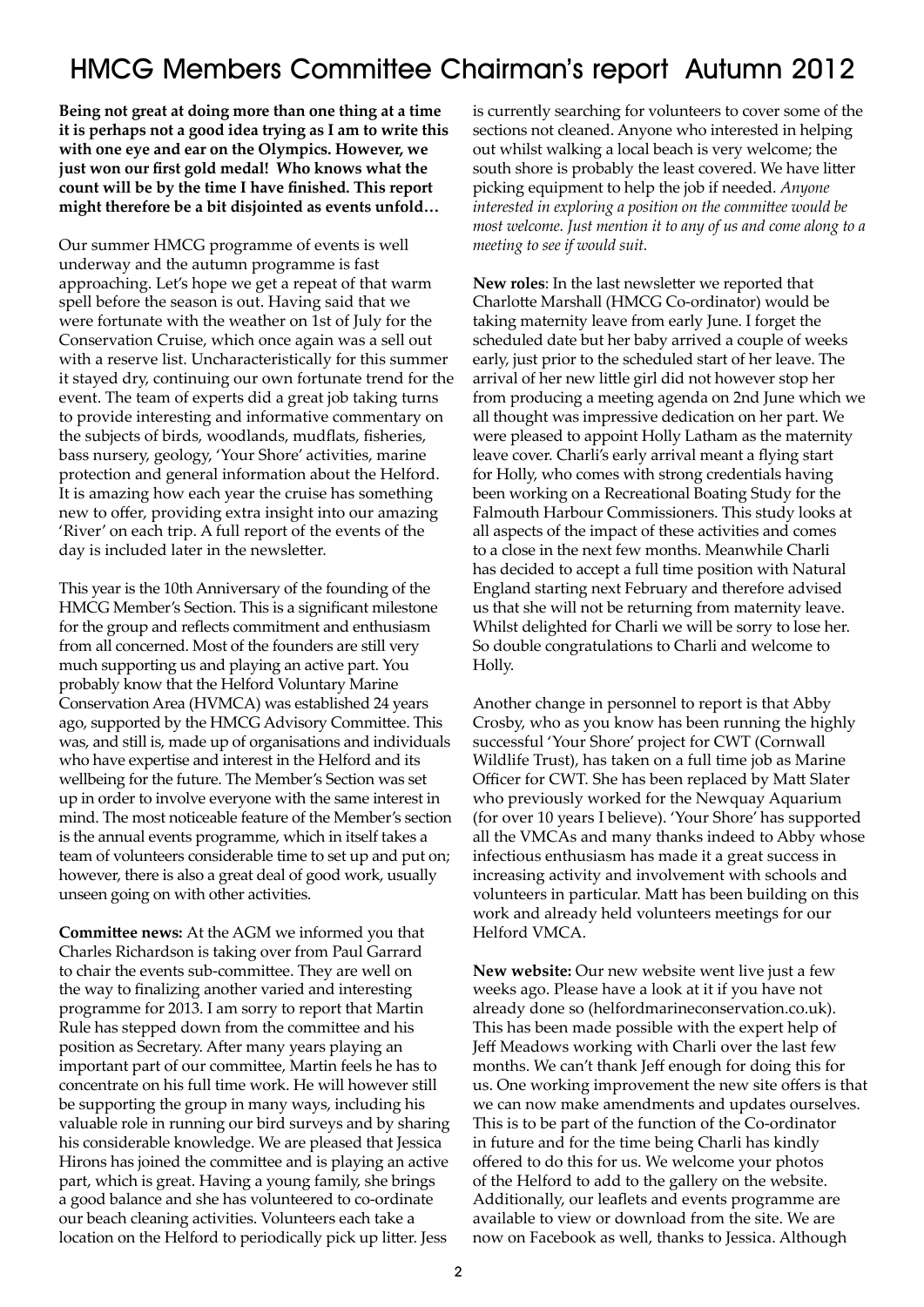I confess to not being a user myself, it is clear that this is an important means of communication. At a recent volunteer meeting several of the folks who turned up did so as a result of Facebook.

**Marine Conservation Zones (MCZs):** The process for creating more protection for our marine environment continues and here is my understanding of the current position. The 127 areas recommended to become MCZs for England were submitted to Natural England (NE) and Joint Nature Conservation Committee (JNCC) in September 2011 by the four regional projects (Finding Sanctuary in the Southwest). DEFRA briefed NE and JNCC to review the science and compliance of these sites with government recommendations. These findings (about 1500 pages) were submitted to DEFRA in July this year and concluded that the science was broadly in line with guidelines set out originally. One of these is that the network of MCZs makes up a related number of sites that can provide for the protection of ecosystems around the coast. I take this as meaning that they are regarded as a whole as well as individual locations. The balance between the ecology and socio economic interests has been largely met.

There are some recommended changes to about 5% of the locations and further work is to be done to look at the recommended 'Reference Areas' (one of which is in the Carrick Roads and has caused controversy locally) so some uncertainty exists about these. But I believe that all the recommended MCZs will be going ahead to the final consultation stage that starts in December 2012, lasting 3 months. I hope this is correct as this is when the public get to have their say. The first MCZ sites will be designated by DEFRA next summer 2013. I do hope that the enormous amount of work and no doubt costs involved will prove to create an historic and beneficial protection for our seas. Some other countries appear to have achieved this and have healthy, sustainable fisheries as a result. We will keep you updated. *For further information on how to get involved see Abby Crosby's 'Are you a friend?' article.*

Once again many, many thanks to everyone for their support, CWT, sponsors, volunteers, committee members and all members. Oh yes; the medal count - 21 medals including 8 gold. They are coming in thick and fast.

#### **Best wishes, David Thomson, Chairman Members**

### W. L. Collins (Leslie)

The Helford VMCA Group was very sad to inform it's members recently of the loss of W L Collins (Leslie). Leslie was a wonderful advocate for the Helford River and dedicated a great deal of time to the Helford VMCA Group, including 15 years as chairman.

It was not possible to do justice to Leslie's contribution within the confines of the Autumn newsletter therefore a full memorial article will be included as a separate supplement to this issue."

## (Temporary!) Coordinator Introduction

**I have taken over as maternity cover for Charli Marshall and started in post back in June. Many of you will have now met me through various meetings, events and emails, so I will endeavour to make this relatively short! Charli has been fantastic during the handover, despite her early new arrival, and has been continuing to work on updating the website behind the scenes.**

I have come to this post from an academic marine biology background; I studied Marine Biology at Plymouth University and I have since been making my way west down the Southwest peninsula. I consider myself very lucky to have landed in such a lovely area of Cornwall! I am currently based between Falmouth and the northern shore of the Helford; evening walks around Rosemullion head and the mouth of the Helford have become a staple evening treat.

Since moving to the area I have been working on a partnership project to study the ecological impact of recreational boating infrastructure within the Fal and Helford estuaries. Through this I have been working alongside many stakeholders around the area and

have completed survey work in the Helford; a wonderful opportunity to have a guided tour of the waters with Nigel!

I am really pleased to have been offered the opportunity to work alongside the Helford VMCA Advisory and Member's groups; the groups have such a valuable knowledge of the area and so many



friendly faces. The VMCA represents a showcase of successful stakeholder and community-led conservation in action. It is fantastic to see so many dedicated volunteers and proactive individuals pushing for a balance of community, conservation and commercial needs around the area. Long may it continue!

*Please feel free to contact me with any enquiries, information or questions – even if I can't help directly I am sure to be able to find the person who can!* 

**Holly Latham, HMCGCoordinator coordinator@helfordvmca.co.uk**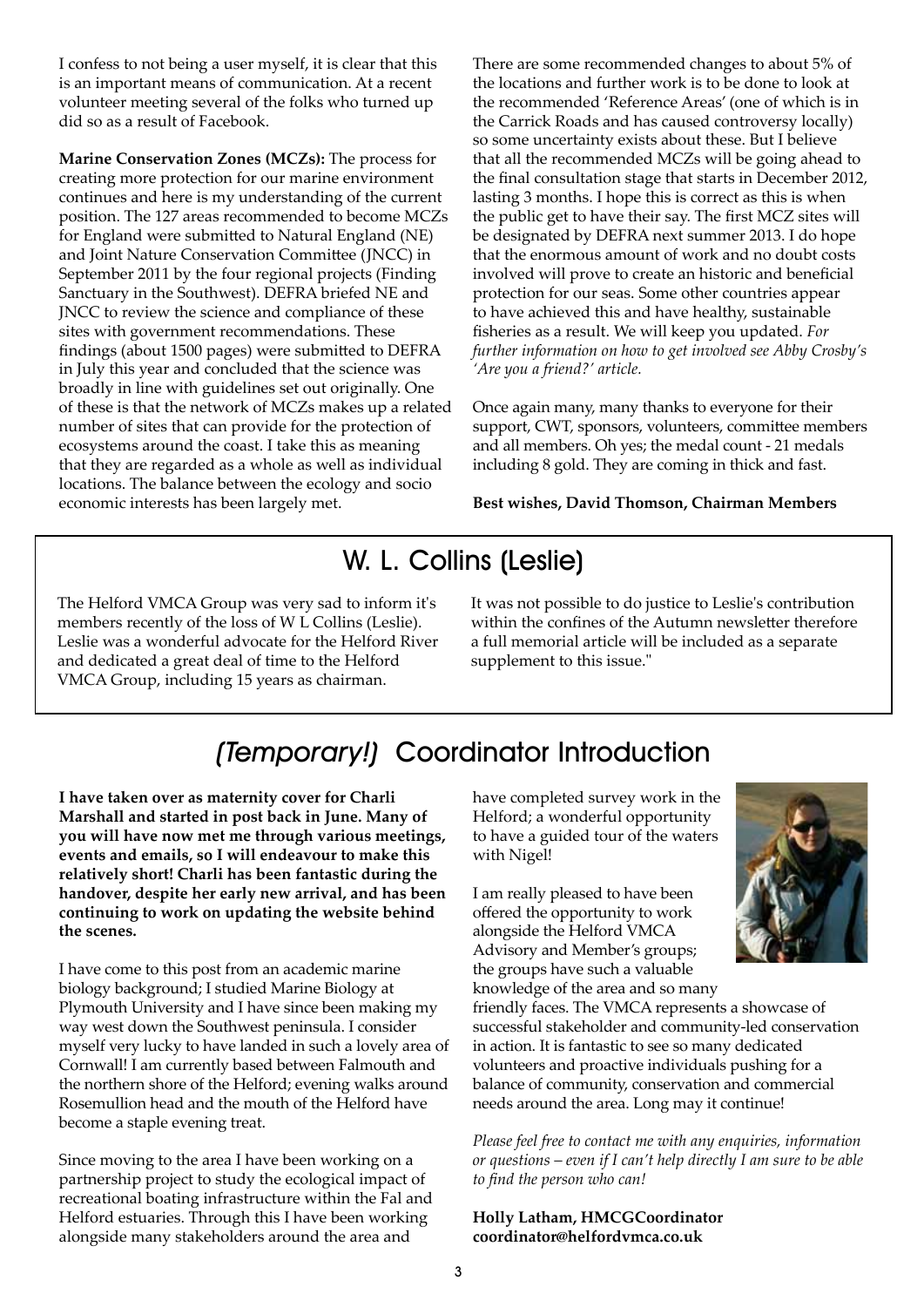### The early days of the Members' section

**The 20th March 2002 was a significant day as recorded in the minutes – the start of the Helford Member's Section!**

### **"HELFORD MARINE CONSERVATION SOCIETY:**

An inaugural meeting was held in the Helford River Gig Clubhouse at Gweek on 20th March 2002 attracting 38 people. Ruth Williams used some colourful slides to illustrate the fascinating underwater world and the work of the Helford VMCA Group. The new society would widen the circle of interested people within the local community who care about the Helford River and its very special marine wildlife. A new committee had been elected - Miss P Towner (Secretary), Mr & Mrs J Froggatt (joint Treasurers), Mr L Conway, Mr D Nightingale, Mrs J Oakes under the temporary chairmanship of Mr W L Collins and with backup from officers of the main Group. It was encouraging that 52 members had joined, keen to join in various events and/or spread the marine conservation message more widely."

At the following years (2003) AGM David Nightingale was elected Members' Committee Chairman with Keith Davie (Treasurer), Jenna Oakes (Minutes Secretary), Prue Towner (Membership Secretary), Joyce & John Froggatt (Venue Organisers), Martin Harris (Newsletter), Gia Shaw (Publicity) and Margaret Burford (Meetings Hospitality). Members of the Advisory Group, Leslie Collins, Pamela Tompsett and Rob Hewett provided backup as required.

Each volunteer brought their particular talents to the Helford Group; Jenna Oakes was instrumental



*The Helford Wetland Bird Surveys (WeBS) are now a well established volunteer survey.*



*Members' Committee team secure grant for PC and camera. Keith Davie, Joyce Froggatt, Jenna Oakes and David Nightingale.*

in obtaining grants for a laptop and digital camera and her educational background was put to good use when she became Schools Liaison Officer. Keith Davey was influential in increasing the membership to over 200 and he and Maureen Davie also organised excellent competitions for artists and photographers.

Over the years there were the inevitable changes to the Members' Committee, Martin Rule was welcomed as Secretary and Paul Garrard became a valuable events organiser. In due course one David was succeeded by another as Chairman, namely David Thomson. Ian Jakeways became Treasurer after the untimely loss of Keith Davie and other volunteers joined the group, Charles Richardson, Jessica Hirons and others.

An imaginative events programme was developed including shore activities, botanical walks, heron and egret nest counts, beach-cleans, indoor talks on relevant subjects and last but not least, the ever popular Annual Conservation Cruise which began in 1994. During the course of the last 10 years there was a change of name to Helford Marine Conservation Group with Advisory and Members' sections and by 2012 it is encouraging to record that there are some 255 in the public Members' section. With an exciting program planned for members in 2013 it is hoped that the Member's section will continue to go from strength to strength.

**Pamela E Tompsett, HVMCA Scientific Advisor**

### Cllr Pam Lyne

Members were saddened to learn of the sudden death of Cllr Pam Lyne, a long-standing County, Kerrier District and Manaccan Councillor, on 28th June 2012. She was a founder member and strong supporter of the HVMCA Group, enlivening many meetings in her defence of local issues. Condolences are offered to her family.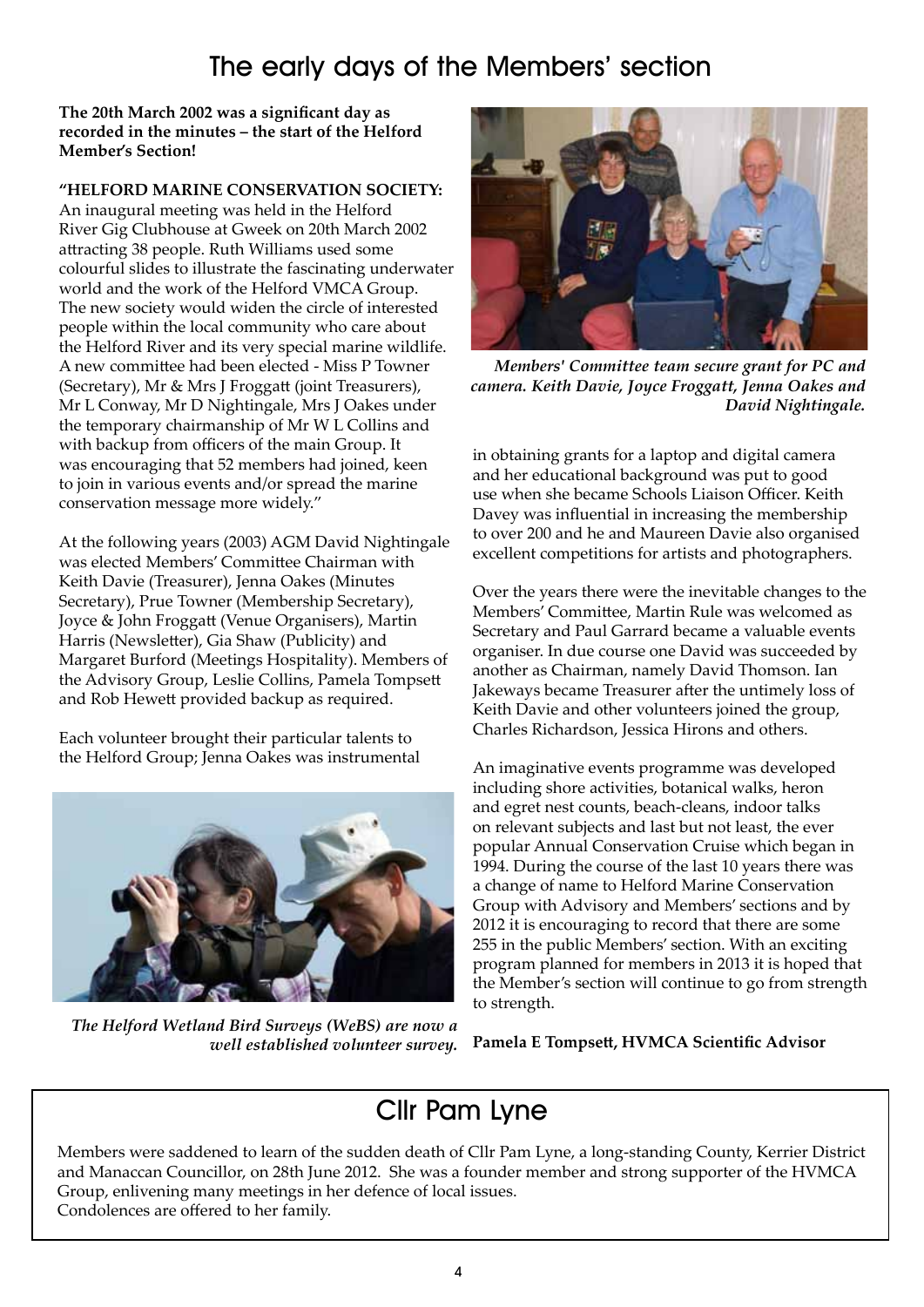### Survey Teams take to the Shore!

**If you went down to the shores of the Helford in July, you may have spotted a strange array of individuals with clipboards, quadrats and survey forms blowing in the wind! This set of individuals would have been the Natural England Southwest Marine Team, along with some local volunteers, to whom we are very grateful!** 

The reason for this expedition is that much of the Helford intertidal (the region of the shore covered by seawater at high tide, but exposed at low water) is a designated site, known as the Lower Fal and Helford Intertidal Site of Special Scientific Interest (SSSI), which is part of the Fal & Helford Special Area of Conservation (SAC) – a designation that recognises the importance of the habitats that the Helford possesses in a European context. To ensure that SSSIs are maintained in good condition, Natural England carry out a series of site visits every few years to assess the condition of the plants and animals which the site has been designated for.

This year, the survey teams visited four sites on the Helford focussing on the rocky shores. The sites included an area by Helford Jetty, Tremurlon, Grebe, and Men-aver Point (an area in the outer reaches of the Helford). Despite the weather, the surveys revealed a fantastic array of species, as we worked our way down the shores, including a stalked jellyfish. Although called a 'jellyfish', the stalked varieties are upside-down jellyfish with their tentacles on the top. Also spotted was the occasional invasive species, such as the orange tipped seasquirt (*Corella eumyota*). Numbers of these individuals weren't high, but it was of interest that they were found.



*Natural England team and volunteers surveying on the Helford. Photo by Rhiannon Pipkin.*

The Marine Science Project (see page 1) will help to inform these surveys in the future as we develop a better understanding of the distribution and spread of these non-native species. The results of the surveys are currently being finalised, but early indications are that the site is in good condition!

I would also like to extend our thanks to the Helford Marine Conservation Group and a number of landowners around the Helford for their help in the surveys, and their expertise.

**Rhiannon Pipkin, Lead Marine Adviser, Natural England**

## Helford Bass Surveys

#### **Members of the Marine School, students and staff, have been lending their hand to the Helford Bass Survey for a while now.**

Climbing in and out of boats, wading around up to the chest in water and crawling over mud – all in the name of science and studies into fish populations locally. The experience of volunteering and working on the bass project with Derek Goodwin is a unique opportunity for both students and staff with the Marine School. Not only do we get to work in applied science implementing our skills for a purpose that contributes to the local community, but we also get to do it in a beautiful and diverse habitat that inspires the students and generates a real interest in conservation and habitat management.

*If you have a desire to get muddy in the name of science why not enquire to volunteer on the Helford Bass surveys?! If instead you are just interested in the findings, all Helford Bass reports are published on the Helford VMCA website.*



**Luke Marsh, Falmouth Marine School**

*Bass netting. Photo by Derek Goodwin*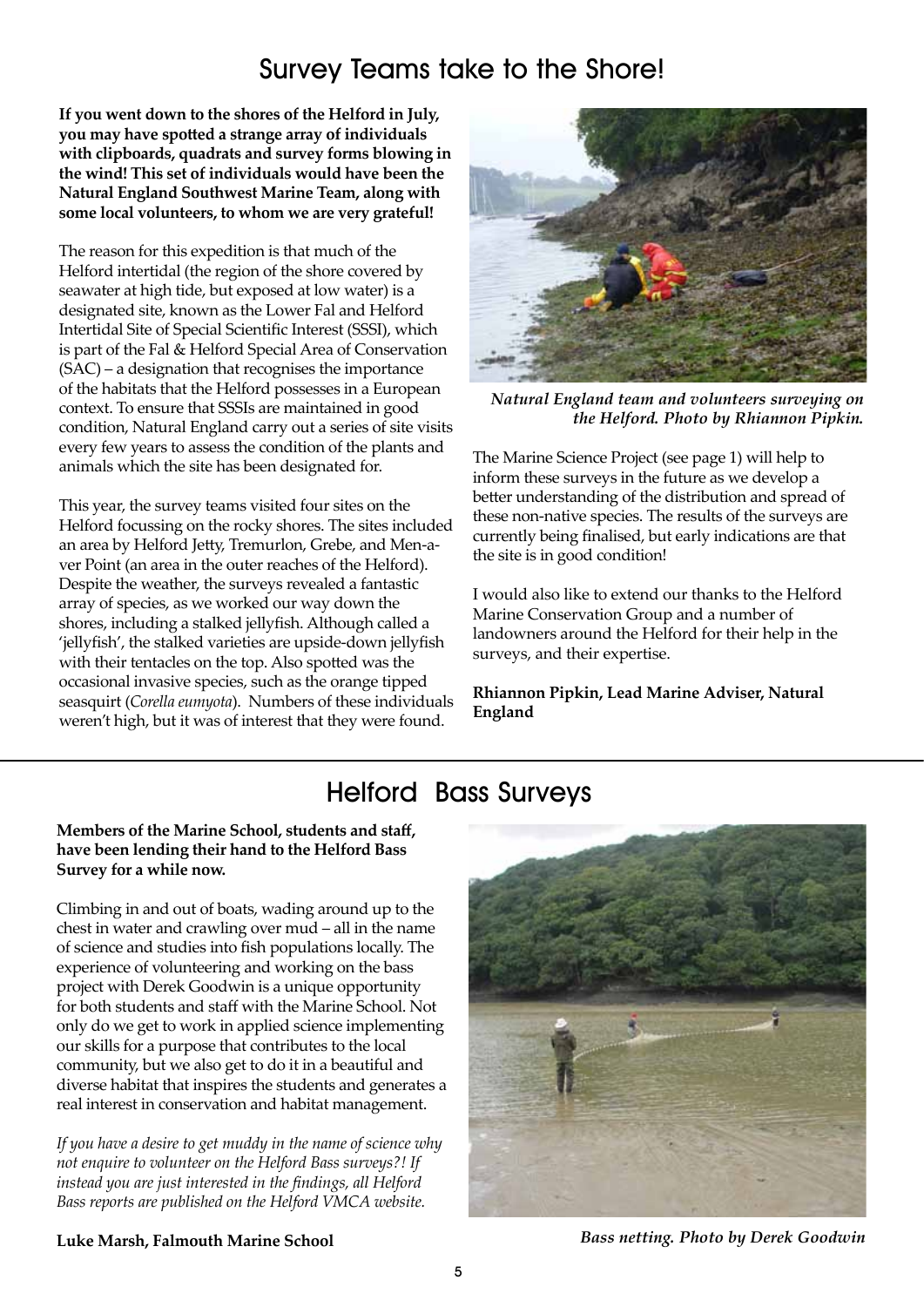### Getting to know the Helford...

**Having grown up in Falmouth the Helford estuary holds many magical memories for me; the Helford always seemed a long way away and was somewhere we would visit on Regatta day on my dad's Falmouth Working Boat. It was always hot and windy but the wind would always die on the way home and we would end up being towed back to harbour by someone in an oyster punt, accompanied by lots of singing! With most of the time at Helford being spent on the water, I never explored the natural environment of the Helford as much as I would have liked!** 

#### **Your Shore Coordinator**

Since joining the marine team at Cornwall Wildlife Trust I have got to know the estuary a little better and have been really impressed with the diversity and beauty of the area. On a rare sunny afternoon in May I was privileged to explore the lower shore at Prisk with some really good company on an ERCCIS Seaweed identification course.

As a keen algae enthusiast I was blown away at the huge diversity of seaweed species and, although we were meant to be focussed exclusively on algae, it was impossible not to get carried away by the huge diversity of creatures living there too! Beautiful nudibranches, sea squirts, brittlestars,crabs, squat lobsters, blennies, sea scorpions, suckerfish and pipefish... One unusual species we found that turned out to be a rare and obscure colonial hydroid called *Candelabrum cocksii* – named after a Falmouth Doctor (Dr Willian Pennington Cocks) who discovered it on Gyllyngvase beach in 1854! (thanks to Dr Paul Gainey for identifying it!)

Higher shore pools in this area are often home to giant gobies when we were kids we used to catch them for fun with a small barbless hook and a piece of sand eel - we never appreciated how rare these giants amongst gobies are and how lucky we were to have the opportunity to see them! Giant gobies are at the most northern edge of their natural distribution in Cornwall so no one else in the UK gets to see them. Unfortunately, although a large one (15 -27cm) is obviously a giant goby, when they are young they look very similar to rock



*Helford VMCA Members exploring the shore at Bar Beach with Dr Tegwyn Harris. Photo by Holly Latham*

gobies and therefore are often under reported, it is possible that they are far more common than we realise.

On the 31st of May a good number of volunteers showed up for a pre- meeting snorkel at Grebe beach. It was a cloudy and pretty windy night but all enjoyed a view beneath the surface and again I was impressed with the staggering variety of species seen. I have dived many times over the eel grass beds at Durgan and Grebe but this evening for the first time under a rocky ledge I saw another warm water visitor to our shores, a male black faced blenny *Tripteygion delaisi*, with its stunning orange body and contrasting triangular black face. Yet another first for me! Awesome!

In early June myself and many others were treated to a fantastic beach which are home to a stunning diversity of invertebrate life. Our leader Dr Tegwyn Harris was full of fascinating stories about even the most simple looking specimens that were unearthed.



*Male black-faced blenny. Photo by Paul Naylor*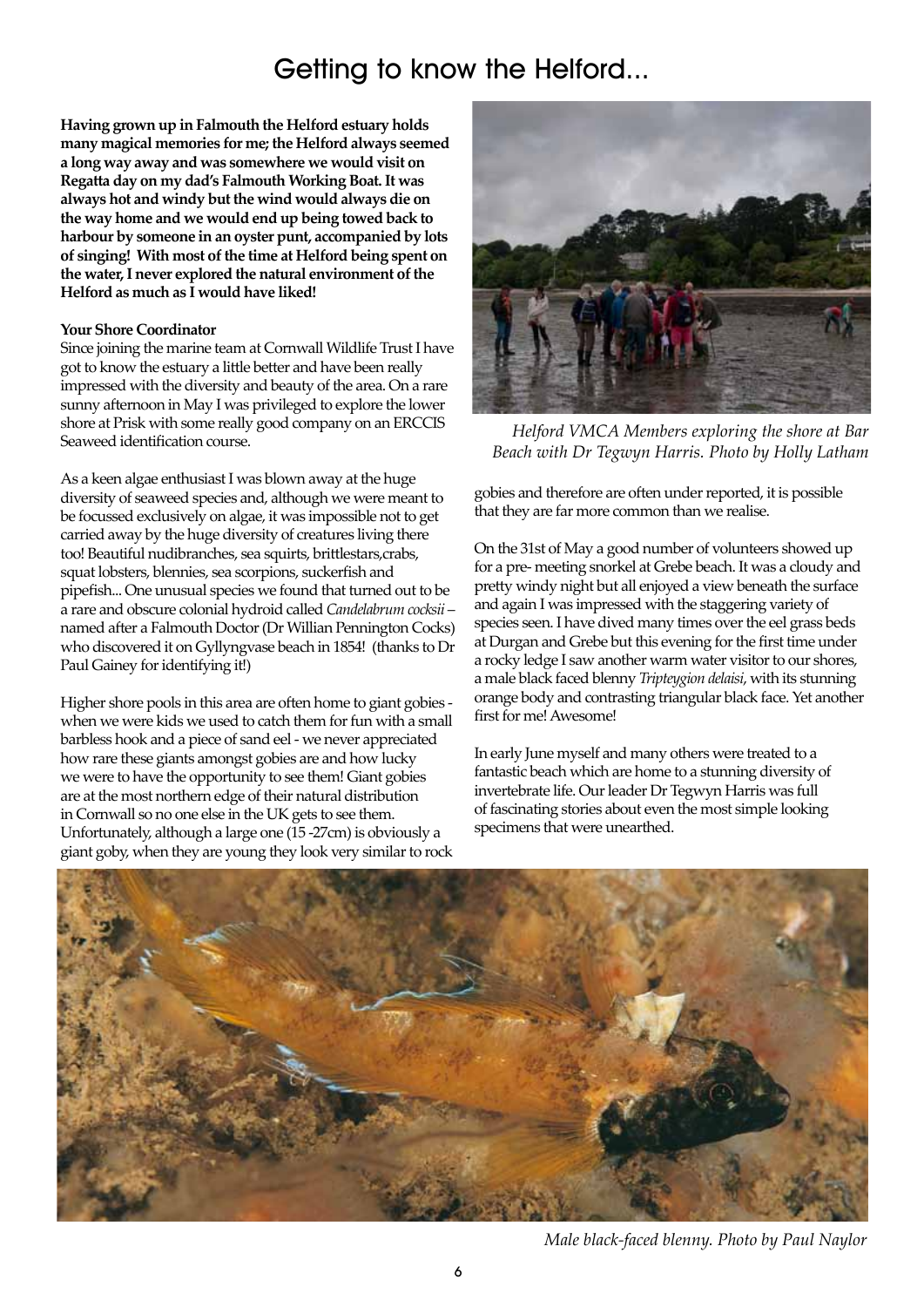#### **The future of Your Shore**

The VMCA has a great network of volunteers working to practically preserve and promote the area. This summer the work of our volunteer beach cleaners was recognised by the group and the beach cleaning network is set to be better than ever now, under the coordination of Jess Hirons ensuring our efforts are well spread and no corner is forgotten! In getting involved with the Helford group I have been really impressed with the people that I have met. One of the group's biggest assets is the calibre and dedication shown by its volunteers, committee members and Advisory group members. I'm sure the group has a great future ahead of it and although the support of the Your Shore project is set to end in March next year I feel confident that the group will continue to do great work to protect and promote this vital estuary. To achieve this we really need volunteers to step forward to lead events and take on the organisational work involved in delivering a full programme of activities.

For the final year of the Your Shore project we have a full program of volunteer training, activities and events planned. By the end of this year, the 2013 program will be ready to go and it is hoped that many of the events previously ran by the Your Shore officer will be taken on by Helford volunteers. This is where we really need volunteers to step forward and lead. We are also training local teachers and providing equipment to ensure they can continue to use the

VMCA for school outings; this is another area where it would be great if volunteers could get involved. For the remainder of the Your Shore project I will be providing training, support and equipment, so if you think you would like to be involved in leading/ organising events why not give it a go!

**Matt Slater, Your Shore Officer, Cornwall Wildlife Trust**



*Your Shore volunteers exploring the shore at Prisk Cove. Photo by Holly Latham.*

## Diving the Depths of the Helford

**While many enjoy the spectacular above water landscape of the Helford, fewer venture below to see the diversity and richness of the habitats below. On a quiet summers evening in the low sun we waddle down Durgan beach; wrapped in drysuits, weighed down with SCUBA kit and laden with cameras. Cumbersome though we look to those barbequing and watching our antics, the weight will vanish as soon as we slip from the surface.** 

Disappearing down into the blue-green water we make our way across the pebbly bottom of the shore where little blennies dart, blending in perfectly with the patterned pebbles the moment they settle.

Deeper still, we reach sand and the edge of the seagrass; standing over a metre tall this rich habitat offers a refuge for many marine species. As we swim along we peer between the blades catching tantalising glimpses of the species within. Dragonets skim the sand surface, disappearing with the flick of a tail; peacock worms, their crown of tentacles out to feed, wave in the gentle currents and pipefish wind their way effortlessly between the green leaves... if we're lucky we might see a gliding thornback ray, an exquisitely camouflaged cuttlefish or delicate nudibranchs poised on the seagrass blades.

But this world is not exclusively the realm of the diver. Anyone willing to don a mask, snorkel and fins on a warm summers evening can see the same (and more) within an easy swim of Durgan or Grebe. Our marine environment is so secretive, yet so close at the same time; the next time you have an evening free why not go take a glimpse. And if you don't fancy going it alone, Cornwall Wildlife Trust run guided snorkels with a marine biologist to highlight all the best critters!





*The nudibranch Polycera quadrilineata on seagrass at Durgan. Photo by Holly Latham*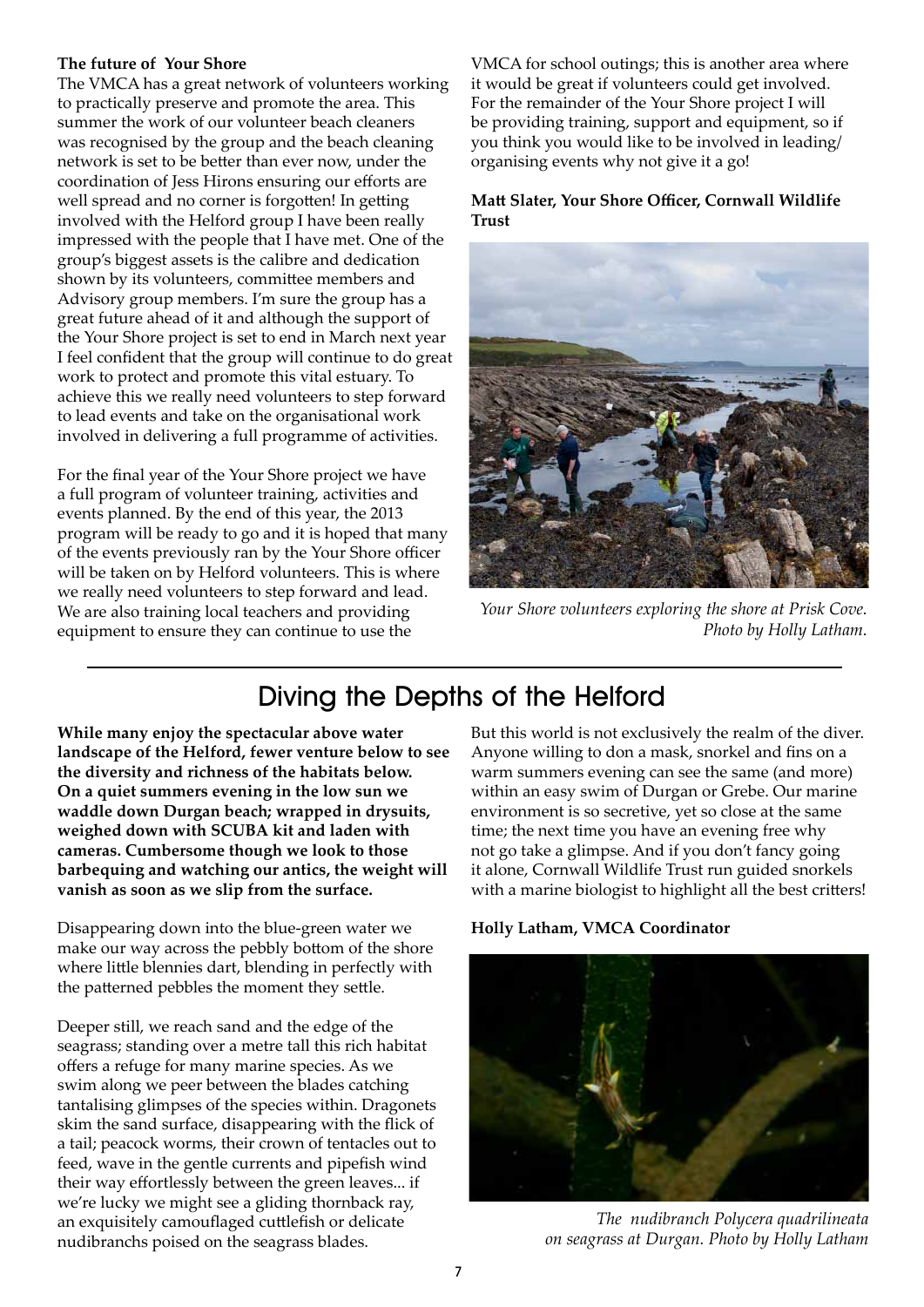## Are you a 'Friend' yet?

**This summer saw the launch of our new Wildlife Trust campaign, 'Friends of Marine Conservation Zones', to put pressure on the Government to designate the promised network of Marine Conservation Zones around the UK. And we need your help!** 

#### **So little protection...**

The beautiful Helford River is recognized for uniqueness and special wildlife through its designation as a Voluntary Marine Conservation Area (VMCA). In addition to this, it is also part of the larger Fal and Helford Special Area of Conservation or SAC. These two designations result in the area being protected and managed sustainably to ensure a healthy, diverse and rich marine environment for all to enjoy both now and in the future.

However, the Helford is lucky. Very little of our Cornish coastline is protected against the pressures that we put upon it. We need marine protected areas around our coast to offer a place of refuge where damaging activities are controlled and populations of plants and animals can recover from past decline.

#### **Light on the horizon**

When the Marine and Coastal Act was passed in 2009, it brought hope that finally the marine environment and the need for its protection was recognized, through the development of marine reserves called Marine Conservation Zones. Since the process to design and implement the MCZs started, the Wildlife Trusts and groups such as the HMCG have been campaigning all the way to make sure these zones are where they should be and for the right reasons.

#### **How does the Helford VMCA fit into the bigger picture of MCZs?**

As a result of many years of hard work, 127 MCZs have been submitted to government. Alongside the current designations of the SACs and VMCAs, these MCZs form an ecological network of marine reserves which stretch around the whole of the UK.



*Fisherman on the Cornish coast. Photo by Joana Doyle*

The Helford VMCA forms an important link the MCZ chain. In addition to physically connecting the sites around the county, VMCAs also deliver our vision of healthy seas by enriching people's lives and facilitating greater public involvement in the stewardship for our marine environment. That is what VMCAs do so well, and without them the MCZ network would be a poorer initiative.



*Swanpool recommended Reference Area. Photo by Natural England*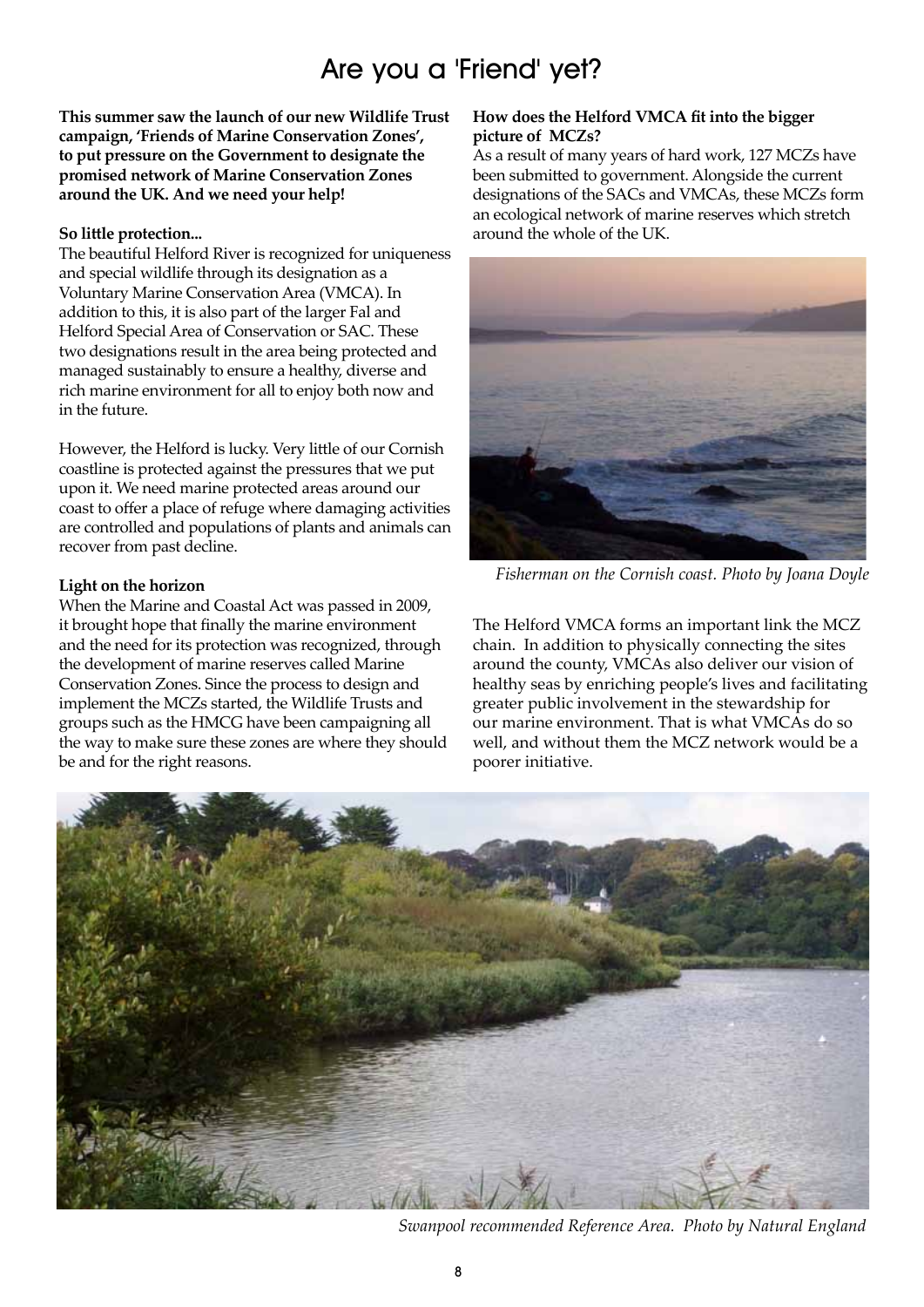#### **The work is not over yet**

There are still real concerns that there may be delays in designating the full network of Marine Conservation Zones. This is a problem, as without each and every MCZ being designated at the same time, the network will not be complete. The Wildlife Trusts are asking the public to continue to show their support and put pressure on the Government to designate the entire network of MCZs, and there is still time for you to get involved.

Sign our Petition Fish! Many readers will have already signed a Petition Fish scale over the past few years, to show support for marine nature reserves. As a result, the campaign has generated a tremendous amount of support for the network of MCZs recommended to protect critical sites around England. Cornwall Wildlife Trust has dozens of huge fish covered in scales individually signed by you, which will travel down to parliament later this year to remind the government that the British public cares about their marine wildlife.

If you haven't signed the Petition Fish yet there is still time! Check out wildlifetrusts.org/petitionfish for more information and the simple online form.

### **Become a Friend**

Now we are taking things a step further…. In response to the continual delays in the designation of a network of 127 Marine Conservation Zones by the government, the Wildlife Trusts have decided to make our Petition Fish campaign more personal and are asking people to become a Friend of recommended MCZs (rMCZ) that are important to them.

MCZ sites have been chosen due to special features that are critical in the sustainability of our seas, but some of the 127 rMCZ sites are at risk of being forgotten. Whether you dive a rMCZ, go to a beach near a rMCZ or simply want to protect the marine wildlife that a particular rMCZ supports; that rMCZ needs you

to befriend it to ensure its future. Friends of MCZs will be asked to carry out small tasks specific to their rMCZ, such as writing to their local MP gaining public profile for their site as well as engaging in the public consultation expected December this year.

To find out more about MCZs local to you on the Helford through our interactive map or to befriend and MCZ visit www.wildlifetrusts.org/MCZfriends. For more information on Marine Conservation Zones and the work of Cornwall Wildlife Trust, visit www.cornwallwildlifetrust.org.uk/livingseas

#### **Abby Crosby, Marine Conservation Officer, Cornwall Wildlife Trust**



*School with Petition Fish. Photo by Abby Crosby*

## Supporting Business Profile : Budock Vean

**Budock Vean – "The Hotel on the River" – has been a kind supporter of the HVMCA for many years through both financial donations and the use of their grounds for wildlife walks. With a glorious setting of 65 acres along the north bank of the Helford River it is not surprising that Budock Vean has a reputation for being the finest country hotel in Cornwall. It is a family run business, owned by the Barlow family for more than 25 years, with an excellent range of leisure facilities including a testing 9 hole golf course and an indoor swimming pool.**

Budock Vean is particularly special because of its 32 acres of organically-managed sub-tropical gardens which descend to the foreshore in Porthnavas Creek. In May this year the renowned botanist Keith Spurgin led a large group of our members on a fascinating and informative walk through the gardens on, fortunately, a sunny day. Ecologically sound practice has ensured that the rich diversity of wild flora and fauna has increased in recent years.

For further information from Budock Vean please telephone 01326 252100 or visit their website www. budockvean.co.uk



*Sub-tropical gardens. Photo by Holly Latham*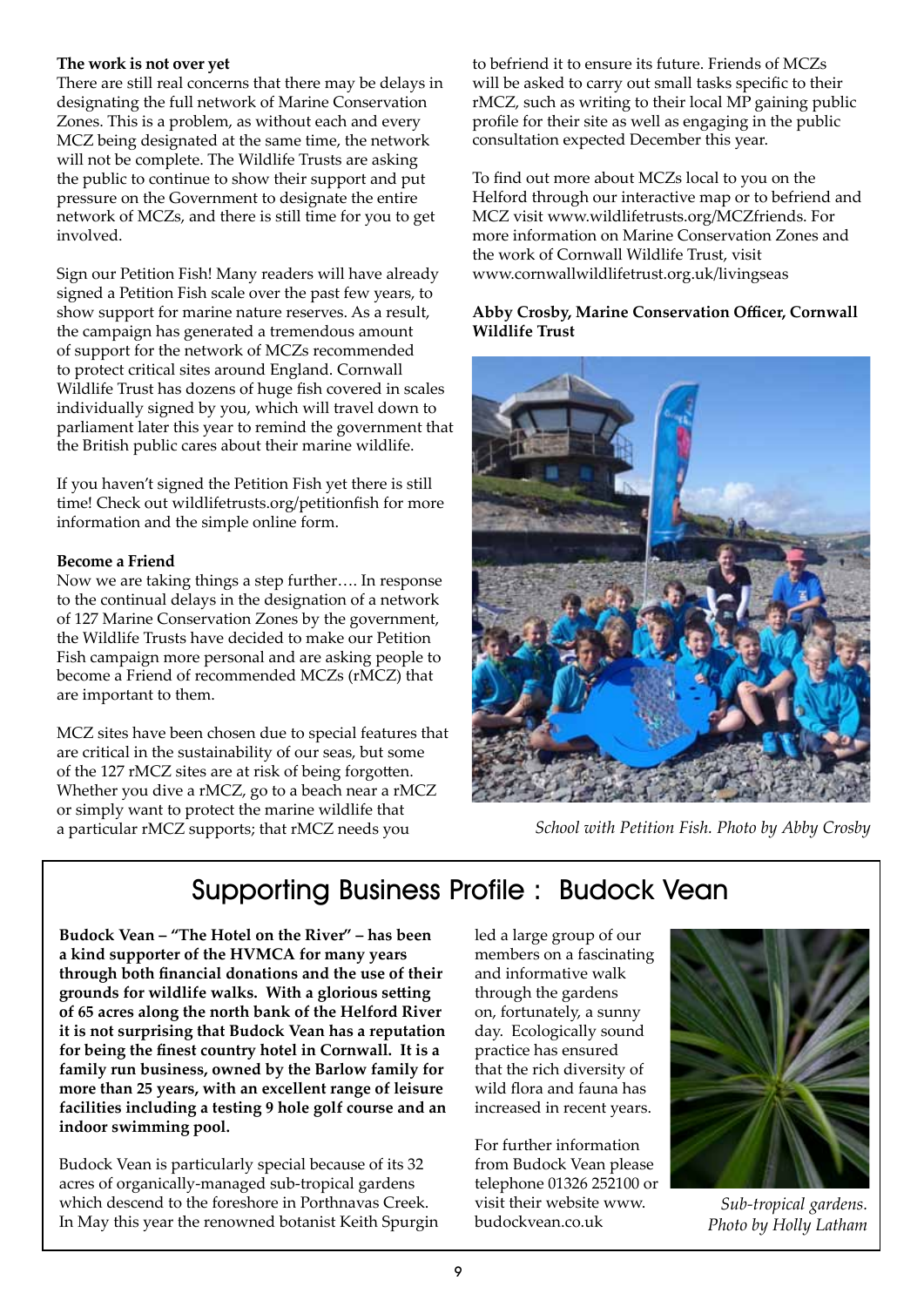### The Helford Conservation Cruise



**A dry day with just a few grey clouds and a brisk westerly wind greeted the 100 passengers gathered at Helford Passage for a very well established, annual Helford event – the Conservation Cruise. It was a good start to an afternoon of relaxation, incomparable views and authoritative commentaries on the wildlife and other marine issues relating to the marine conservation area.**

The first 'stop' was in Port Navas creek outside the Duchy Oyster Farm where the current trade is primarily in the slipper-shaped Pacific oyster (*Crassostrea gigas*) which grows quicker than the native flat oyster, traditionally fattened, then dredged from the river bed in the clean, rich waters of the Helford River. The Pacific oysters are fattened in protective flexible cages/bags which are regularly turned and cleared of weed and potential predators such as crabs. An ex-mussel farm raft anchored off Calamansack was noted as a base for trials of a new technique; whereby imported, juvenile (1-2 mm diameter) Pacific oyster spat hang to grow and develop protected by a hanging 1mm mesh curtain. A surrounding outer ring of ropes provides anchorage for mussel spat intended as a deterrent to settlement on the curtain. Natural spread of the Pacific oyster is minimised by using triploid stock.

Just across the river 'Enterprise II' ventured into Frenchman's Creek, the peaceful, shallow inlet set deep amongst National Trust woodland. The holiday cottage at the entrance 'Powders', was once the home

*The Enterprise II in the Helford. Photo by Pamela Tompsett*

of 1930s sailor and artist Powders Thurburn and is now available for those seeking solitude and a wonderful view. Dense woodlands which clothe the sides and sweep down to the water's edge consist primarily of ancient coppiced oak. This has resulted in a uniformity of dwarfer trees. Coppicing by The National Trust continues on a limited scale but inevitably the dense forest is evolving with more beech and other species moving in.

Birdwatchers were delighted to see two pairs of the strikingly patterned black, white and chestnut shelduck each with greyish, downy ducklings on the shoreline. At low water these become very active feeding along the mudbanks on minute snails and crustaceans. Also awaiting the fall of the tide in the upper creeks were three grey herons and three groups of little egrets. In the 15th century these small white herons appeared on British dinner tables but had gone from Britain by the mid-16th century. The demand for plumes from European birds grew as the fashion for hat decoration increased and concern at the decline of the species resulted in the formation of the Royal Society for the Protection of Birds in 1889. It was 15 years ago that the first little egrets nested successfully at the Polwheveral heronry and numbers seem to have stabilised with 30 adults counted earlier in 2012 and estimated at 4+ nests alongside the 14 nesting pairs of grey heron. The grey heron nests earlier in the year than the egrets when the trees are bare, making their nest counting easier. Wading redshank and sandpipers crept along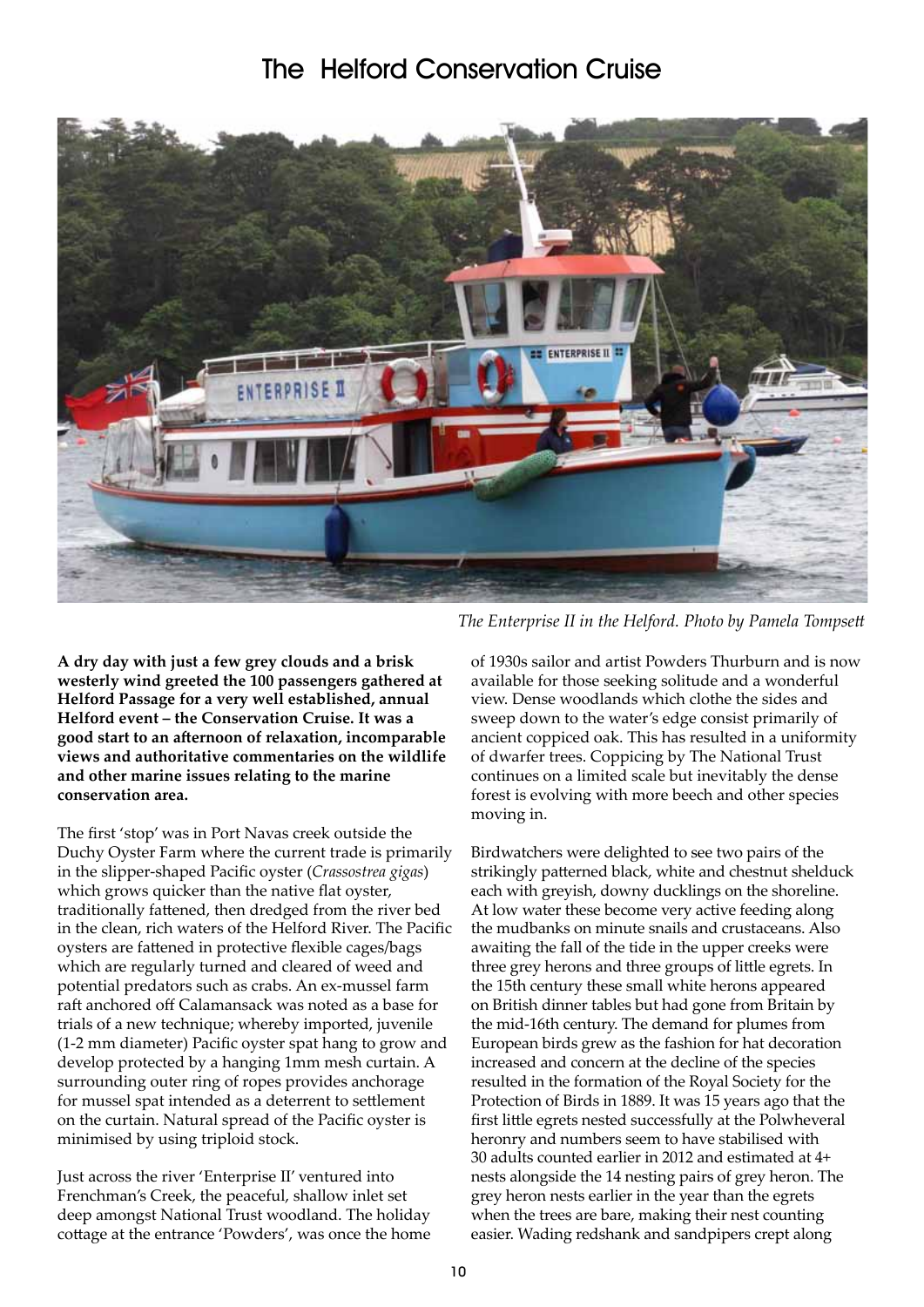the high water line. The wetland bird survey (WeBS) team undertakes monthly counts of our waterbirds and the results can be seen on the HVMCA website (www. helfordmarineconservation.co.uk). Large numbers of swifts were hawking for insects above the woodland, presumably coming in from their nesting sites in Helston and Constantine but they were too quick for the sparrowhawk which swooped low across the oak woods.

Approaching Gweek the impressive Sea-Core Fugro drilling platforms towered over the cruise boat as the Enterprise captain neatly turned with a minimum of disturbed mud in the very narrow deep water channel! Returning downstream with the wind at our backs we passed the National Seal Sanctuary and extensive beds of Spartina grass off Bonallack where the shallow warm waters offer good feeding grounds for small bass and other young fry.

Passengers were reminded that the HVMCA is a bass nursery area where offshore larvae (2-3cm in length) move in each year to take advantage of the rich, warm, waters. They feed and grow for about 4 years before reaching maturity when they return to the open sea. Derek Goodwin and a large team of volunteers had been monitoring the Helford and the Fal bass under special licence since 1994 and there was an opportunity to see some 2011 bass in aerated tanks on the lower deck. National Trust volunteers had kindly provided tanks with the more familiar shore crabs and other rock pool favourites which delighted the children on board. Returning through the main mooring area, boats of the Helford fishing fleet were identified. Aspects of international fisheries politics, large European vessels

and the disastrous effects of overfishing were described. Beyond the mouth of the Helford River the gentle swell of the sea was enjoyed by even the most confirmed 'landlubber'.

The whole Helford River complex is a 'ria' or drowned river valley, a sheltered arm of the sea, following a band of sandstone and slate between granite to the north and the Lizard Plateau to the south with a complex geological history. Nare Point could be seen in the distance. This was used in World War 2 as a Starfish decoy for Falmouth. Elaborate lighting was installed in the hope of deceiving the German bombers. After the war the MOD observation post became part of a torpedo test range. In July 2007 the post was taken over by the National Coastwatch Institution, a voluntary organisation formed to maintain a watch over our coastal waters.

The cruise continued into the picturesque Gillan inlet; sheltered from the north by Dennis Head with its Civil War fortifications, this shallow, sandy-mud bay supported a rich assemblage of seaweeds, worms, sea-anemones and shellfish. The expert aerial display of a peregrine falcon over the Dennis Head was a very special moment! Cormorants and the large great black backed gull were spotted at the mouth of the river on the return journey adding to a satisfactory total for this quiet time for birds. This, the 19th year of the HVMCA cruise starting from the Helford Passage jetty was much enjoyed by all.

**Andrew & Pamela Tompsett, Helford VMCA**

# Photography Competition 2012

**A quick reminder that the 2012 Helford VMCA Photography Competition is approaching soon, so don't forget to be on the lookout for stunning scenes to capture in and around the Helford!**

Photo submissions 9.30–10.30am Saturday 24 November 2012. Entry forms and further details available from Rhiannon Pipkin (4 St. Michael's Road, Ponsanooth, Truro, TR3 7EA, 07710 956734 or Rhiannon.pipkin@yahoo.com).



*Photo by Holly Latham*